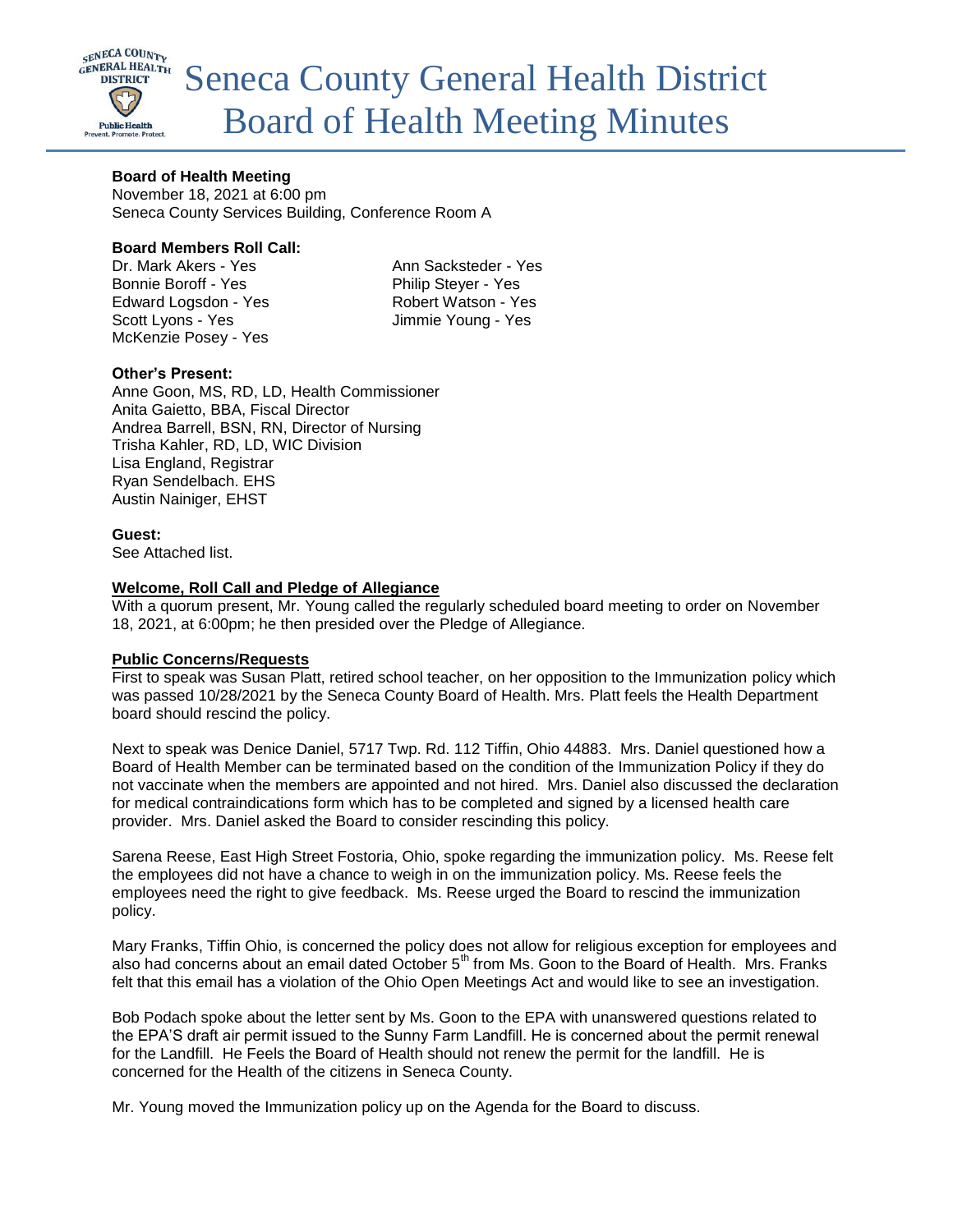# **Immunizations Policy**

The Board discussed their concerns with the immunization policy.

Mrs. Posey first felt they should discuss the federal mandates and how they apply to this Health Department. Ms. Goon explained the Emergency Temporary Standard from the Ohio Department of labor and Centers for Medicare Medicaid Services, CMS, mandates. The Emergency Temporary Standard applies to employers who employee more than 100. The Emergency Temporary Standard offers two policy options, a mandatory vaccination policy or a vaccination, face mask, and testing policy. Centers for Medicare Medicaid Services, CMS, put out a mandate that applies to a large majority of health care providers or health care settings. The CMS version is not a clear cut, legal consul across the state are mixed on if it applies to Health Departments. The CMS rule only allows a mandatory Vaccination Policy, it doesn't allow a testing alternative. The proposed revisions to the Immunization Policy are a blending of the two mandates. It has the mandatory vaccination but allows exception for medical or sincerely held religious beliefs, practice, or observances.

Mr. Young stated the board has to make a decision to let it stand, amend, or rescind the Immunization Policy passed on 10/28/2021.

Members of the board felt that the policy should be rescinded until we have more clarification. The board discussed their concerns for the employees and to make sure to keep all employees safe and comfortable.

Mr. Lyons made a motion to rescind the current immunization policy passed on 10/28/2021. Mr. Watson seconded the motion. The motion carried upon roll call vote. Dr. Akers – Yes. Mrs. Boroff – Yes. Mr. Logsdon – Yes. Mr. Lyons – Yes. Mrs. Posey – Yes. Mrs. Sacksteder – Yes. Mr. Steyer – Yes. Mr. Watson – Yes. Mr. Young – Yes.

Mr. Young stated the policy has been rescinded and may have to be revisited at a later date.

## **Approval of Consent Agenda**

Mr. Young requested a motion to approve the Consent Agenda.

- a. Minutes from Previous Meetings 10/28/2021
- b. WIC Division Report Trisha Kahler, RD LD
- c. Nursing Division Report Andrea Barrell, RN, BSN
- d. Environmental Division Report Laura Wallrabenstein, MA RS
	- 1. Sunny Farms Landfill Update

Austin Nainiger said that the landfill is meeting all requirements at this time.

Mr. Logsdon asked if the Ohio EPA has responded to the letter that Anne Goon had sent. Ms. Goon stated the Ohio EPA has not yet responded; they have had their public meeting and have taken public comment. They have a broad amount of time to respond and they have to respond to all public comments.

Mr. Young asked Ms. Goon to send a follow up to the EPA to request a response to the questions asked before the next meeting.

The public voiced their concerns on the landfill and the license renewal.

Mr. Young let the public know that they will review the Landfill license at the December meeting.

e. Health Commissioner Activity Report– Anne Goon MS, RD, LD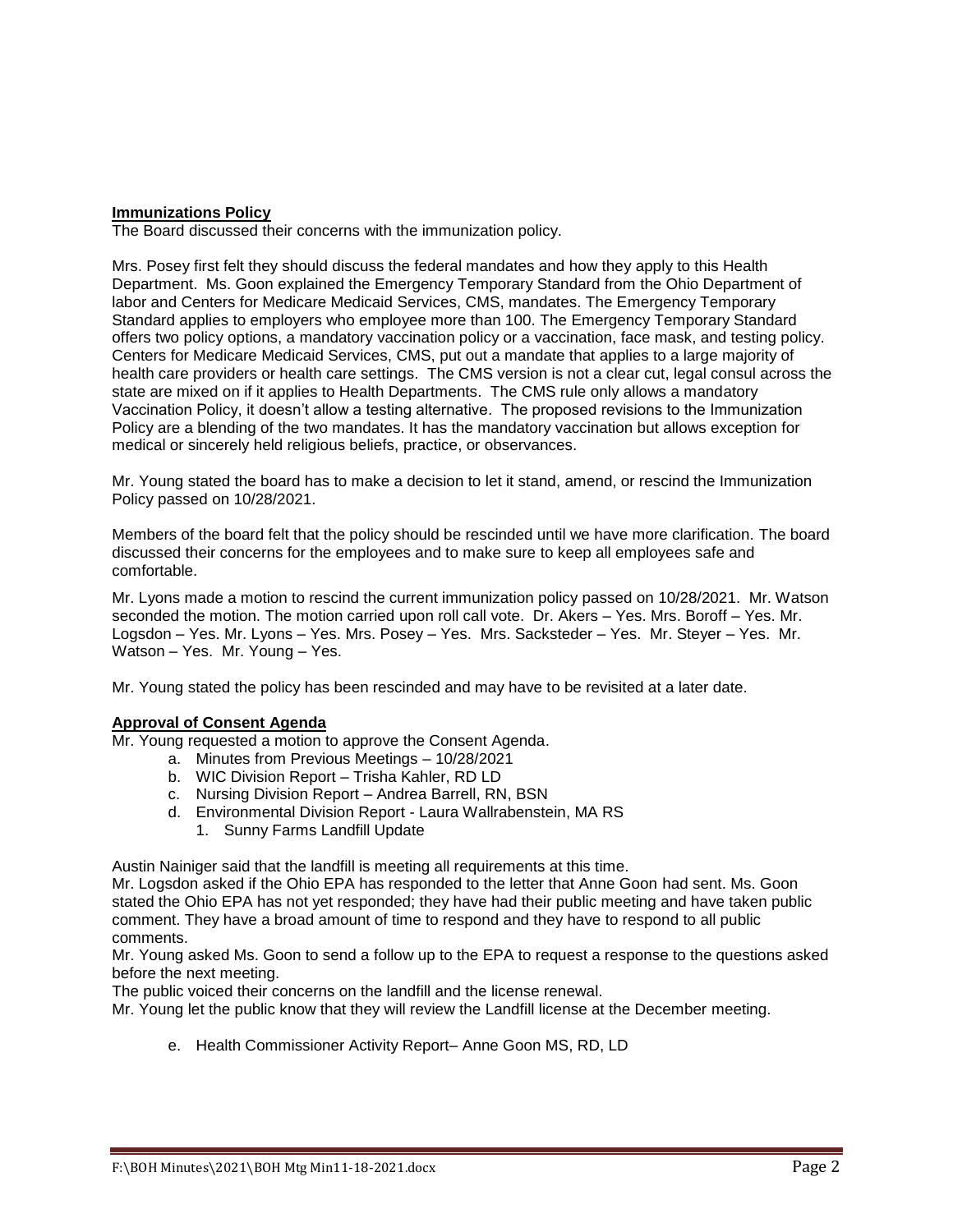Mrs. Sacksteder made a motion to approve the Consent Agenda. Mr. Logsdon seconded the motion. The motion carried upon roll call vote. Dr. Akers – Yes. Mrs. Boroff – Yes. Mr. Logsdon – Yes. Mr. Lyons – Yes. Mrs. Posey – Yes. Mrs. Sacksteder – Yes. Mr. Steyer – Yes. Mr. Watson – Yes. Mr. Young – Yes.

# **Committee Report** – None

## **Health Commissioner Report**

Mr. Young turned the floor over to the Health Commissioner, Anne Goon, MS, RD, LD. Ms. Goon's activity report was in the Board Member's folders.

Ms. Goon discussed the updated Covid-19 numbers for Seneca County

#### **Personnel Actions**

- 1. Resignation of Amber Stuard, Nursing Clerk, effective 11/30/2021
- 2. Resignation of Mary Traxler, RN, Public Health Nurse 2, effective 12/24/2021
- 3. Resignation of David Wiedenheft, Health Educator, effective 11/10/2021

**Resolution to hire Employee - Resolution #2021.15** - to approve the hiring of Jeanne Wahrer RN, Full Time Public Health Nurse 2 effective 12/06/2021

Mr. Young requested a motion to approve the personnel actions as presented. Mr. Steyer made a motion to approve the personnel actions as presented. Mrs. Posey seconded the motion. The motion carried upon roll call vote. Dr. Akers – Yes. Mrs. Boroff – Yes. Mr. Logsdon – Yes. Mr. Lyons – Yes. Mrs. Posey – Yes. Mrs. Sacksteder – Yes. Mr. Steyer – Yes. Mr. Watson – Yes. Mr. Young – Yes.

### **Policy Action**

Ms. Goon presented the following personnel policy to the board for future consideration.

1. Position Classification Plan

Ms. Goon explained the Policy to the Board of Health. Ms. Goon will present the actual classification plan at the December Board meeting for consideration. The board took no action on this policy.

#### **Condemnation** - None

#### **Rescind Condemnations**

Mr. Sendelbach presented two properties whose orders for condemnation can be rescinded:

- 1. 225 Crocker St. Fostoria, OH 44830
- Owned by: William Sayre 301 S. Main St. Fostoria, OH 44830 2. 205 E Eagle St. Fostoria, OH 44830
	- Owned by: Greg & Jessica Prenzlin 9612 Wollen Rd. Bradner, Ohio 43406

Mr. Young requested a motion to approve the rescission of condemnation orders for the presented properties. Mr. Lyons made a motion to rescind condemnation orders for the presented property. Mr. Logsdon seconded the motion. The motion carried upon roll call vote Dr. Akers – Yes. Mrs. Boroff – Yes. Mr. Logsdon – Yes. Mr. Lyons – Yes. Mrs. Posey – Yes. Mrs. Sacksteder – Yes. Mr. Steyer – Yes. Mr. Watson – Yes. Mr. Young – Yes.

# **Third Reading of 2022 Proposed food fees.**

| FOOD SERVICE CATEGORY               | <b>CURRENT LOCAL</b><br>FEE | <b>PROPOSED FEE</b> |
|-------------------------------------|-----------------------------|---------------------|
| Commercial Risk 1 < 24,999 sq. ft.  | \$129.26                    | \$154.70            |
| Commercial Risk 11 < 24,999 sq. ft. | \$145.45                    | \$174.26            |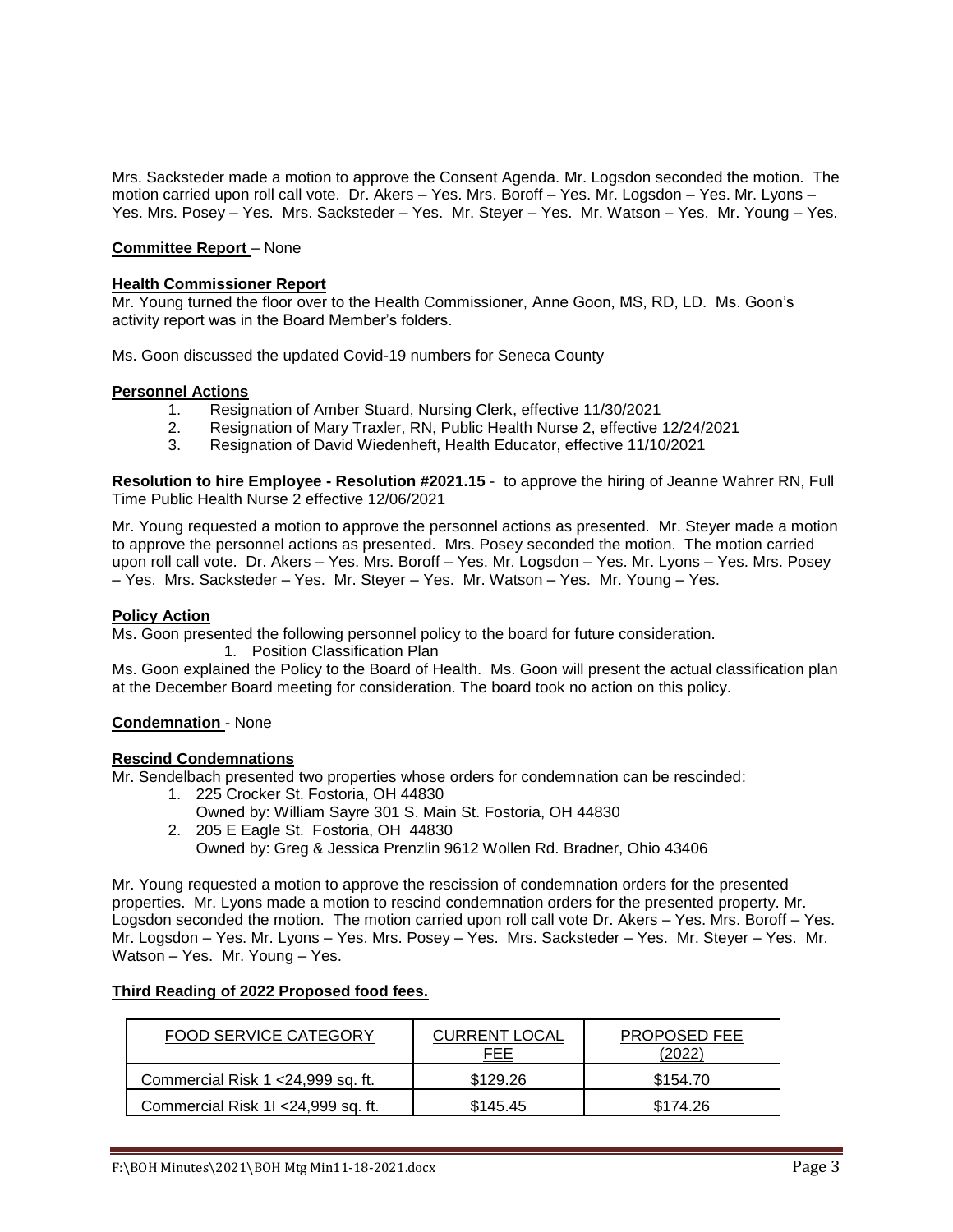| Commercial Risk 1II <24,999 sq. ft.  | \$276.91 | \$333.04 |
|--------------------------------------|----------|----------|
| Commercial Risk 1V <24,999 sq. ft.   | \$350.74 | \$422.21 |
|                                      |          |          |
| Commercial Risk I > 25,000 sq. ft.   | \$186.25 | \$223.53 |
| Commercial Risk II > 25,000 sq. ft.  | \$195.96 | \$235.27 |
| Commercial Risk III > 25,000 sq. ft. | \$691.38 | \$833.65 |
| Commercial Risk IV > 25,000 sq. ft.  | \$732.82 | \$883.71 |
|                                      |          |          |
| Mobile                               | \$222.69 | \$215.55 |
| Vending                              | \$11.69  | \$11.85  |
| Temporary                            | \$65.00  | \$70.00  |

Late Fee: 25% of Local Fee.

Plan Review Fees: Class 1 or 2 = \$250.00

Class 3 or  $4 = $300.00$  Level 2 Proctor =  $$40.00$ 

Additional inspection fee = \$50.00 for plan reviews

## **Vote on 2022 food license fees**

Mr. Young requested a motion to adopt the 2022 Food Fees. Mrs. Boroff made the motion to adopt the 2022 Food Fees effective January 1, 2022 as presented. Mrs. Sacksteder seconded the motion. The motion carried upon roll call vote Dr. Akers – Yes. Mrs. Boroff – Yes. Mr. Logsdon – Yes. Mr. Lyons – abstain. Mrs. Posey – Yes. Mrs. Sacksteder – Yes. Mr. Steyer – Yes. Mr. Watson – Yes. Mr. Young – Yes.

## **Financial Transactions**

## **Financial Report**

The Monthly Financial Report for October 2021 shows revenue for the month of \$156,733.40 and revenue year to date of \$4,582,083.72. Expenses for the month were \$514,251.81 and year to date expenses totaled \$4,260,033.37.

Mr. Young requested approval of the Monthly Financial Report for October 2021. Mr. Steyer made a motion to approve the Monthly Financial Report for October 2021. Mr. Watson seconded the motion. The motion carried upon roll call vote. Dr. Akers – Yes. Mrs. Boroff – Yes. Mr. Logsdon – Yes. Mr. Lyons – Yes. Mrs. Posey – Yes. Mrs. Sacksteder – Yes. Mr. Steyer – Yes. Mr. Watson – Yes. Mr. Young – Yes.

#### . **Expenditures**

Mr. Young requested approval of the previous month's expenditures. Mrs. Sacksteder made a motion to approve the expenditures as presented. Mr. Logsdon seconded the motion. The motion carried upon roll call vote Dr. Akers – Yes. Mrs. Boroff – Yes. Mr. Logsdon – Yes. Mr. Lyons – Yes. Mrs. Posey – Yes. Mrs. Sacksteder – Yes. Mr. Steyer – Yes. Mr. Watson – Yes. Mr. Young – Yes.

## **Out of County Meetings/Travel** - None

## **Advances/Repayments/Transfers**

Mr. Young requested a motion to approve Advances, Repayments, and Transfers List provided in board packets. Mr. Steyer made a motion to approve the Advances, Repayments, and Transfers List. Mrs. Posey seconded the motion. The motion carried upon roll call vote. Dr. Akers – Yes. Mrs. Boroff – Yes. Mr. Logsdon – Yes. Mr. Lyons – Yes. Mrs. Posey – Yes. Mrs. Sacksteder – Yes. Mr. Steyer – Yes. Mr. Watson – Yes. Mr. Young – Yes.